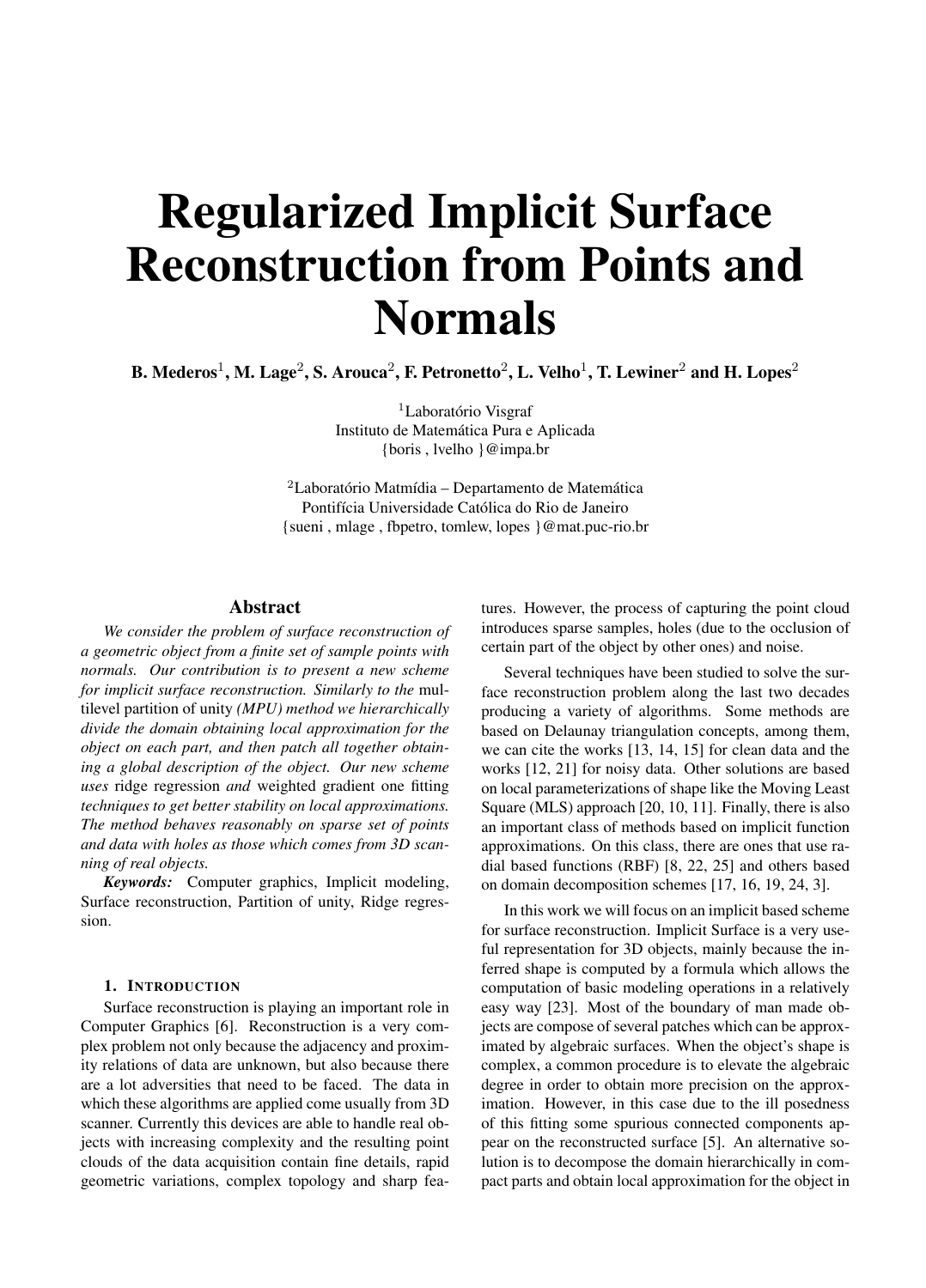each part, and then patch all together in order to obtain a global description of the object. A practical scheme that uses such solution is the method of multilevel partition of unity implicit (MPU) [17]. It provides an adaptive errorcontrolled approximation of the signed distance function from the surface.

**Problem description.** Given a finite set of points  $P$  in  $\mathbb{R}^3$  sampled from a surface S in the space, also assume that for each point  $p \in \mathcal{P}$  the unitary normal vector n to the surface at  $p$  is given. The objective of this work is to obtain an implicit function  $F : \mathbb{R}^3 \to \mathbb{R}$  such that the isosurface of level zero,  $F^{-1}(0)$ , approximates adaptively S using local error-control.

Contributions. The reconstruction scheme proposed in this paper is an extension to 3D surface reconstruction of the work [18] proposed to tackle the 2D case of curve reconstruction. In this extension we introduce a weighted local algebraic approximation which produces a substantial improvement compared to the original two dimensional method. Our algorithm is based on the main ideas of MPU [17] that hierarchically subdivides the domain in several parts and later computes local shape approximations on each part. Our method presents a different strategy for the local shape approximations and improves its numerical stability by the use of the *ridge regression* technique and *weighted gradient one fitting*. As a consequence, it avoids the generation of spurious connected components on the reconstructed implicit surface.

Paper outline. Section 2 introduces some basic concepts. Section 3 describes the main ideas of the original MPU method. Section 4 describes some schemes for implicit surface fitting. Section 5 introduces our new method and the implementation details. Section 6 shows some results. Finally, Section 7 concludes and proposes future directions of this work.

#### 2. IMPLICIT SURFACE AND PARTITION OF UNITY

# 2.1. IMPLICIT SURFACE

A subset  $\mathcal{O} \subset \mathbb{R}^3$  is called an *Implicit Surface* if there is a function  $F: U \to \mathbb{R}, \mathcal{O} \subset U$ , and a real number  $c \in$ R such that  $\mathcal{O} = F^{-1}(c)$ . The implicit surface  $F^{-1}(c)$ is *regular* if F is differentiable and satisfies the condition that at each point  $\mathbf{x} \in F^{-1}(c)$  the gradient of F at x does not vanish.

A *polynomial of degree* d defined on  $\mathbb{R}^3$  is a function  $P_d : \mathbb{R}^3 \to \mathbb{R}$  given by the following expression:

$$
P_d(x, y, z) = \sum_{0 \le i+j+k \le d} a_{i,j,k} x^i y^j z^k.
$$

An *algebraic surface of degree* d is the implicit surface  $P_d^{-1}(0)$ . It is convenient to adopt a suitable notation for  $P_d$ . We adopted the vectorial one proposed by Tasdizen et al. in [18], which is:

$$
P_d(x, y, z) = \mathbf{v}_{(x, y, z)}^t \mathbf{a},\tag{1}
$$

where

$$
\mathbf{v}_{(x,y,z)} = \begin{bmatrix} 1 & \cdots & x^d y & \cdots & x^{d-1} y & \cdots & z & \cdots & z^d \end{bmatrix}^t \quad (2)
$$

and

$$
\mathbf{a} = [a_{0,0,0} \cdots a_{d,0,0} a_{0,1,0} \cdots a_{d-1,1,0} \cdots a_{0,0,1} \cdots a_{0,0,d}]^t
$$

The elements of the vector  $\mathbf{a} \in \mathbb{R}^l$  are the coefficients  $a_{i,j,k}$   $(0 \le i, 0 \le j, 0 \le k, \text{ and } 0 \le i + j + k \le d)$  of  $P_d$ , and the elements of the vector  $\mathbf{v}_{(x,y,z)} \in \mathbb{R}^l$  are the monomials of  $P_d$ . The dimension l of the vectors **a** and  **depends on the degree d and is obtained by the** following expression:  $l = \frac{(d+1)(d+2)(d+3)}{6}$ .

# 2.2. PARTITION OF UNITY

A *partition of unity* (PU) [1],[4] is a mathematical tool very useful to combine local approximation in order to define a global one. Important properties such as the global maximal error and the convergence order could be inherited from the local approximation. The basic ideas behind the global approximation construction using partition of unity are the following:

- i. divide the domain in parts,
- ii. obtain a local approximation for each part using a subset of the data that belongs to it,
- iii. obtain a global approximation by the use of a weighted combination of local solution through the use of smooth non-negative functions that correspond to the weights. In each point of the domain, the sum of these weight functions should be one.

More precisely, consider a compact domain  $\Omega \subset \mathbb{R}^3$ and denote by  $\{\varphi_i\}_{i=1,\dots,n}$  the set of non-negative functions with compact support such that:

$$
\sum_{i=1}^{n} \varphi_i(x, y, z) \equiv 1 \text{ for all points } (x, y, z) \in \Omega.
$$

Let  $\mathcal{F}_i$  be a set of functions defined in  $supp(\varphi_i)$ . Each function in  $\mathcal{F}_i$  represents a local approximation for the points of P that belong to  $supp(\varphi_i)$ . A global approximation for the function  $f : \Omega \to \mathbb{R}$  could be obtained as following:

$$
f(x, y, z) \approx \sum_{i=1}^{n} \varphi_i(x, y, z) f_i(x, y, z).
$$
 (3)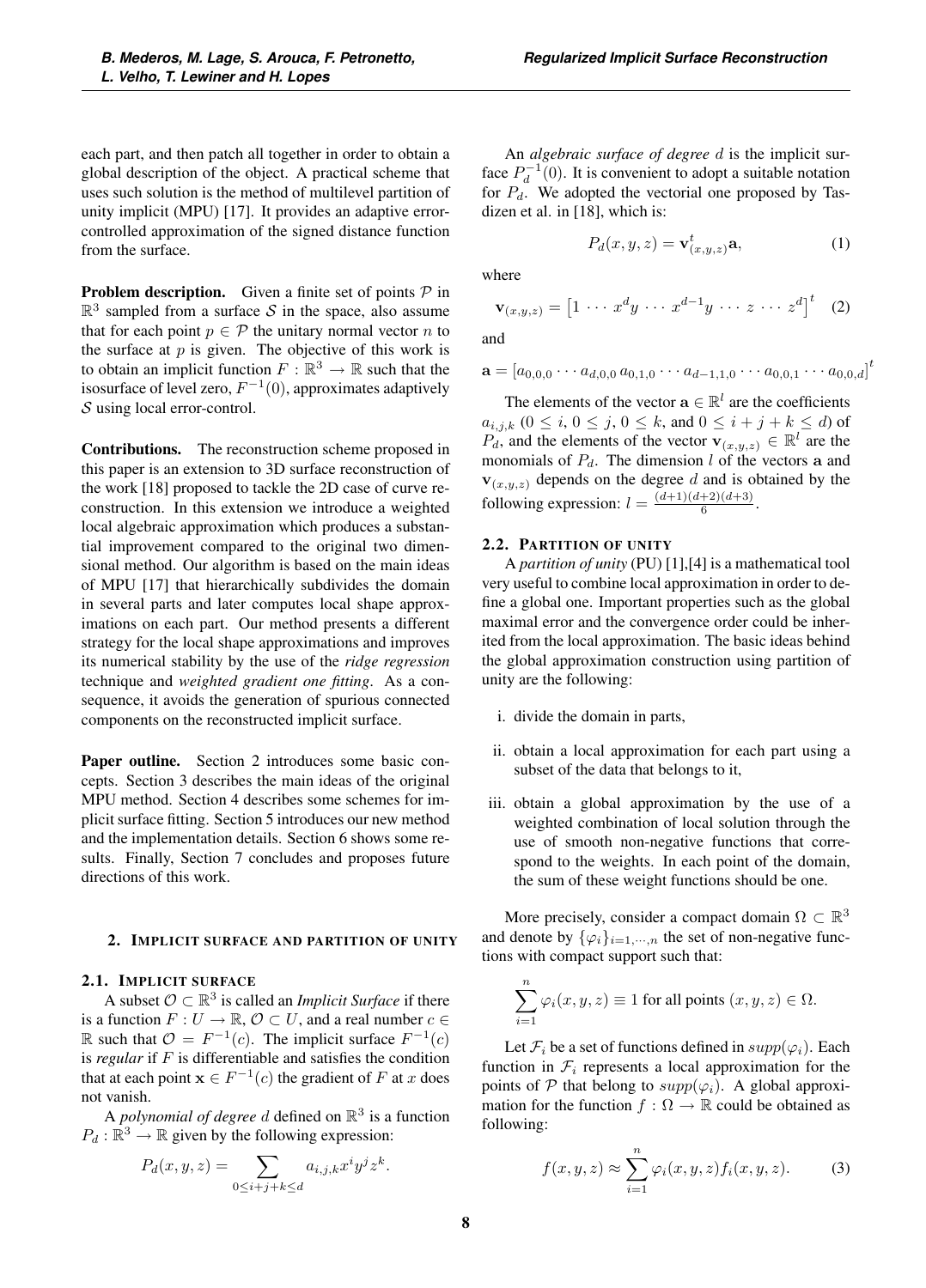where  $f_i \in \mathcal{F}_i$ . Consider  $\{w_j\}_{j=1,\dots,n}$  a set of nonnegative functions with compact support such that:

$$
\Omega \subset \bigcup_{j=1}^n supp(w_j).
$$

The partition of unity functions  $\varphi_i$  could be generated by the following equation:

$$
\varphi_i(x, y, z) = \frac{w_i(x, y, z)}{\sum_{j=1}^n w_j(x, y, z)}
$$
(4)

The main idea of partition of unity could be resumed by the equations (3) and (4). Such equations form the basis of the algorithm Multilevel Partition of Unity Implicit (MPU) proposed by Ohtake et al. in [17].

#### 3. MULTILEVEL PARTITION OF UNITY

The method called *Multilevel Partition of Unity* (MPU) was proposed by Ohtake et al. in [17] originally to build an implicit surface approximation of a set of points and normals in  $\mathbb{R}^3$ . The MPU uses a partition of unity to obtain a global implicit surface approximation for the boundary of the object combining local approximations. It uses an *octree* as an hierarchical scheme to guide the domain subdivision.

Follows a concise description of how the MPU builds an implicit function that globally approximates the points.

The method initially centers the point of  $P$  at the origin. After that, the points are scaled in such a way that the square  $\Xi = [-1, 1]^3$  contains all points of P. We will adopt the same name  $P$  for the set of points after these two transformations.

The method builds an *octree* by the use of recursive procedure where the subdivision of each node is controlled by the error of the local approximation. In other words, the refinement criteria for a node i of the *octree* consists of computing the local error of the approximation and when this error is greater than a given tolerance, then the node is subdivided in eight new nodes and recursively the same test is again used for each one of its child nodes.

Each node i on the *octree* is associated to a weight function  $w_i$  with a compact support that is used for the partition of unity global approximation. The compact support of  $w_i$  is defined as a circle of radius  $r_i$  centered on the middle of the node  $i$ . Such radius is chosen proportionally to the size of the diagonal of the square corresponding to the node  $i$ , denoted by  $d_i$ .

In the MPU original method, a quadratic spline function  $b : \mathbb{R} \to \mathbb{R}$  is used to build the weight function  $w_i$ :

$$
w_i(x, y, z) = b\left(\frac{3 \mid (x, y, z) - c_i \mid}{2r_i}\right) \tag{5}
$$

where  $c_i$  is the center of the corresponding node i in the *octree*. The value of  $w_i$  is zero outside the support region. According to the equation (4), the partition of unity function  $\varphi_i$  associated to the node i is defined as:

$$
\varphi_i(x, y, z) = \frac{w_i(x, y, z)}{\sum_{j=1}^{n_l} w_j(x, y, z)}, \quad i = 1...n_l
$$
 (6)

where  $n_l$  is the number of leaves on the *octree*.

The MPU method uses a quadric (degree 2 polynomial function) to locally approximate the signed distance function to the boundary of the object. According to the distributions of the normal in a node of the octree either a 3D quadric or bivariate quadric polynomial are used to approximate the local shape. To find the coefficients of the quadric function  $Q_i$ :  $supp(\varphi_i) \subset \mathbb{R}^3 \to \mathbb{R}$  for the node i, Ohtake et al. [17] used a least squares scheme that will be reviewed in subsection 4.1.

At each node, a least squares problem is solved considering only the points on  $P$  that belong to its support region as input. Sometimes (especially when the density of  $P$  is not uniform) the circle of radius  $r_i$  of a node i doesn't contain a sufficient number of points to estimate robustly the quadric that approximates such points. If the number of points on the support region of a node is not sufficient to solve the minimization problem, then they adopted a solution that increases the radius of the support region until such minimal condition is guaranteed.

They suppose that the surface  $S$  from where the points are sampled is a level 0 isosurface of a function  $f : \mathbb{R}^3 \to$ R. Then, they can use the partition of unity equation (7) to obtain a  $F : \mathbb{R}^3 \to \mathbb{R}$  that globally approximates f:

$$
f(x,y,z) \approx F(x,y,z) = \sum_{i=1}^{n_l} \varphi_i(x,y,z) Q_i(x,y,z).
$$
\n(7)

For more information of this method, see [17].

#### 4. IMPLICIT SURFACE FITTING

Follows the description of some methods to obtain an implicit surface approximation.

## 4.1. MINIMIZING THE ALGEBRAIC DISTANCE

Suppose that a set of q points  $P =$  $\{p_1, p_2, \ldots, p_q\}$  ⊂  $\mathbb{R}^3$  sampled from a 3D surface  $S$  is given. A simple way to obtain an algebraic surface  $P_d^{-1}(0)$  that approximates S is to minimize the total sum of the squared algebraic distance, denoted by  $e_{alg}$ , from each point  $\mathbf{p}_i \in \mathcal{P}$  to the curve  $P_d^{-1}(0)$ . Using the vectorial representation of  $P_i$  in (1), we can write  $e_i$ , as: vectorial representation of  $P_d$  in (1), we can write  $e_{alg}$  as:

$$
e_{alg} = \mathbf{a}^t (\sum_{i=1}^q \mathbf{v}_i \mathbf{v}_i^t) \mathbf{a},\tag{8}
$$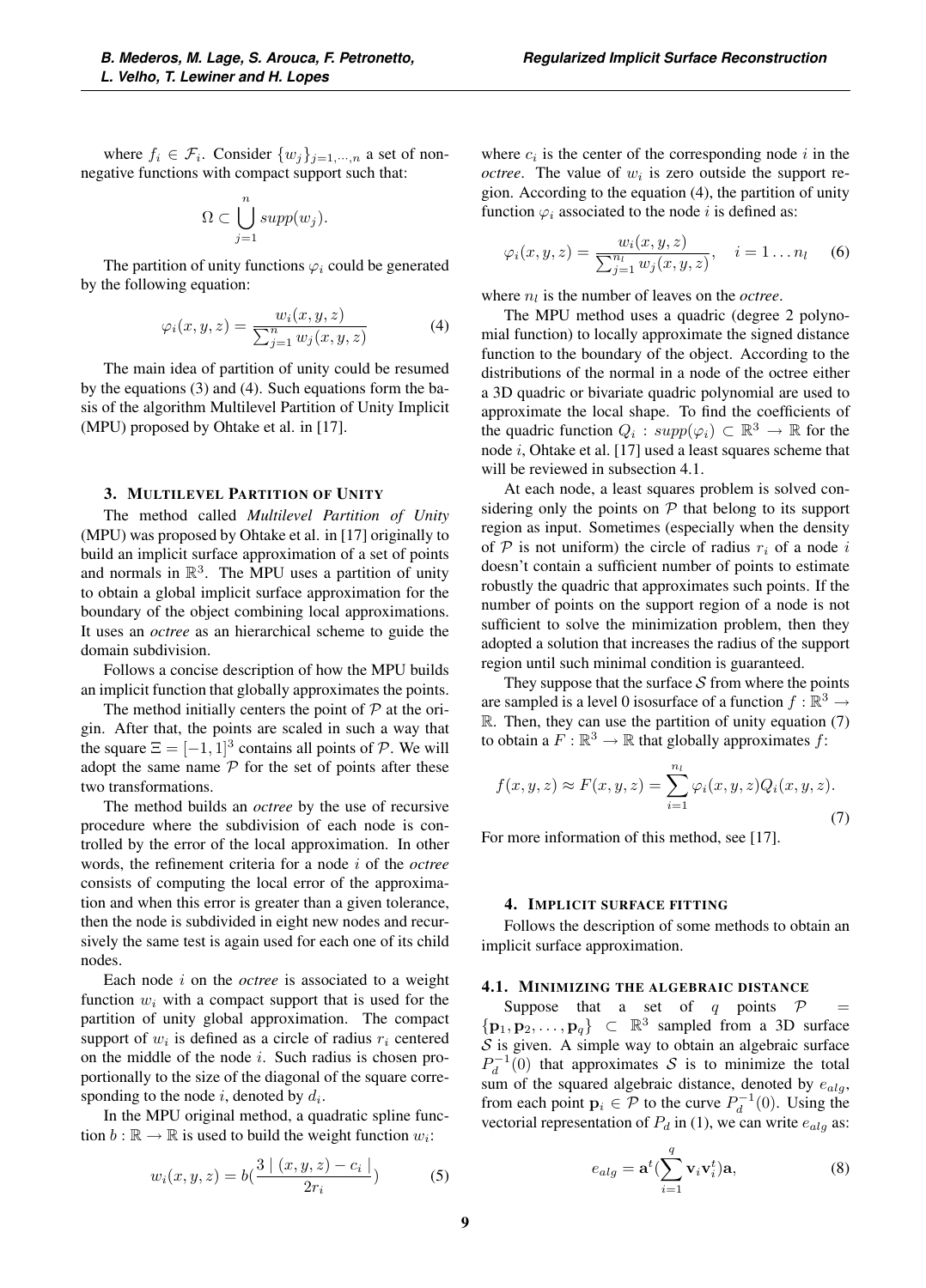where  $v_i$  corresponds to the evaluation of the vector  $v$ , see equation (2), at the points  $p_i = (x_i, y_i, z_i)$ . This minimization is subject to the constraint that the sum of the squared coefficients of  $P_d$  is equal to one ( $||a||^2 = 1$ ). Note that without this constraints the minimum of  $e_{ala}$  is reached at the null vector. A more robust approximation measure is to consider the weighted algebraic distance

$$
e_{alg} = \frac{\mathbf{a}^t(\sum_{i=1}^q w_i \mathbf{v}_i \mathbf{v}_i^t) \mathbf{a}}{\sum_{i}^q w_i},
$$

where  $w_i = w(p_i) \geq 0$  is a set of weight and  $w(x, y, z)$ is a positive weight function such that  $w(x)$  approaches to zero when  $||x||$  goes to infinity or a compactly support function. To improve the notation, define the matrices **M** of size  $l \times q$  and **S** of size  $l \times l$  as follows:

$$
\mathbf{M} = \begin{bmatrix} \mathbf{v}_1 & \mathbf{v}_2 & \cdots & \mathbf{v}_q \end{bmatrix},
$$

and

$$
\mathbf{S} = \mathbf{M}\mathbf{M}^t = \frac{\sum_{i=1}^q w_i \mathbf{v}_i \mathbf{v}_i^t}{\sum_{i=1}^q w_i}.
$$

Thus, the minimization problem we have to solve is the following:

$$
min_{\mathbf{a}}{\mathbf{a}^t \mathbf{S} \mathbf{a}}
$$
,  
subject to:  $||\mathbf{a}||^2 = 1$ .

By the use of the Lagrange multiplier  $\lambda$ , the constrained minimization problem is rewritten as:

$$
min_{\mathbf{a}}{\mathbf{a}^t \mathbf{S}\mathbf{a} + \lambda(\mathbf{a}^t \mathbf{a} - 1)}
$$

Its solution is the unitary eigenvector of  $S$  associated to the eigenvalue of  $S$  with smallest value [7].

Although this method is invariant to affine transformations [7], it has some delicate problems. Its results are sensitive to small perturbations on the input data. Moreover, the algebraic surface  $P_d^{-1}(0)$  doesn't consider the points continuity. Thus, it could generate undesired connected components or glue components that are originally separated. For more details see [2, 18, 7].

#### 4.2. GRADIENT ONE FITTING

To avoid the problems of continuity and of sensitivity caused by small perturbation on the input data [2] proposed a new method that considers not only the set P but also a given set of normal unitary vectors  $\mathcal{N} =$  ${\bf n}_1, {\bf n}_2, \ldots, {\bf n}_q$ , where the vector  ${\bf n}_i$  is the normal vector to the surface S at the sampled point  $p_i \in \mathcal{P}$ .

The gradient

$$
\nabla P_d(p_i) = \left(\frac{\partial P_d}{\partial x}(p_i), \frac{\partial P_d}{\partial y}(p_i), \frac{\partial P_d}{\partial z}(p_i)\right)
$$

of  $P_d$  at the point  $p_i = (x_i, y_i, z_i)$ , will be used by this method to approximate the direction of the given normal. It is important to notice that if the gradient of  $P_d$  at  $p_i =$ 

 $(x_i, y_i, z_i)$  is not equal to zero, then it is perpendicular to the tangent plane of the level surface  $P_d$  that pass through the point  $p_i$ .

The *gradient one fitting* (GOF) method [2] is in fact an unconstrained least square problem. We have introduced a modification in the original GOF method that consist of a weighted least square problem as follows

$$
e_{grad} = \sum_{i=1}^{q} w_i [(P_d(x_i, y_i, z_i)^2 + \mu(\mathbf{n}_i^t \nabla P_d(x_i, y_i, z_i) - 1)^2]
$$
\n(9)

where  $\mu$  is the weight given to the terms that approximates the normals and  $w_i$  is a set of weight depending of each  $p_i$ . In order to follow the vectorial representation of  $P_d$ , we define the following matrices and vectors:

- The matrix  $\mathbf{D}_i = \begin{bmatrix} \frac{\partial \mathbf{v}_i}{\partial x} & \frac{\partial \mathbf{v}_i}{\partial y} & \frac{\partial \mathbf{v}_i}{\partial z} \end{bmatrix}$  of size  $l \times 3$ :
- The gradient vector  $\nabla P_d$ :

$$
\nabla P_d = \nabla (\mathbf{v}_i^t \mathbf{a}) = (\mathbf{D}_i)^t \mathbf{a}.
$$

• The matrix  $\mathbf{S_N}$  of size  $l \times l$ :

$$
\mathbf{S_N} = \sum_{i=1}^{q} w_i \mathbf{D}_i \mathbf{n}_i \mathbf{n}_i^t \mathbf{D}_i^t.
$$

• The vector  $\mathbf{g_N}$  of size *l*:

$$
\mathbf{g_N} = \sum_{i=1}^q w_i \mathbf{D}_i \mathbf{n}_i.
$$

Therefore, the weighted GOF optimization problem can be rewritten as:

$$
min_{\mathbf{a}}{\mathbf{a}^t(\mathbf{S} + \mu \mathbf{S_N})\mathbf{a} - 2\mu \mathbf{a}^t \mathbf{g_N} + \mu q}.
$$

And its solution is obtained by solving the following system of linear equations:

$$
(\mathbf{S} + \mu \mathbf{S}_{\mathbf{N}})\mathbf{a} = \mu \mathbf{g}_{\mathbf{N}}.
$$
 (10)

## 4.3. MPU 3D FITTING

The *MPU 3D fitting* is based on the minimization of the squared algebraic distance  $e_{alg}$  (8) plus an energy term  $e_{mpu}$  which in some way tries to favor a local approximation of the signed distance function to  $P$  by 3D quadric.

The  $e_{mpu}$  depends on the set of auxiliar points  $\mathcal{Q} =$  ${q_1, q_2, \dots, q_m}$  which is a subset of the vertices of the node in the subdivision octree, and this implies that the maximum cardinality of  $Q$  is eight. Following [17] a vertice  $q$  of the node is reliable for computing the approximated average signed distance,  $d = 1/3 \sum_{i=1}^{3} \mathbf{n}_i (q - p_i)$ <br>(where  $p_i$ ,  $p_i$  and  $p_i$  are its three near sample points on (where  $p_1$ ,  $p_2$  and  $p_3$  are its three near sample points on  $P$ ) if  $\mathbf{n}_1(q - p_1)$ ,  $\mathbf{n}_2(q - p_2)$  and  $\mathbf{n}_3(q - p_3)$  have the same sign.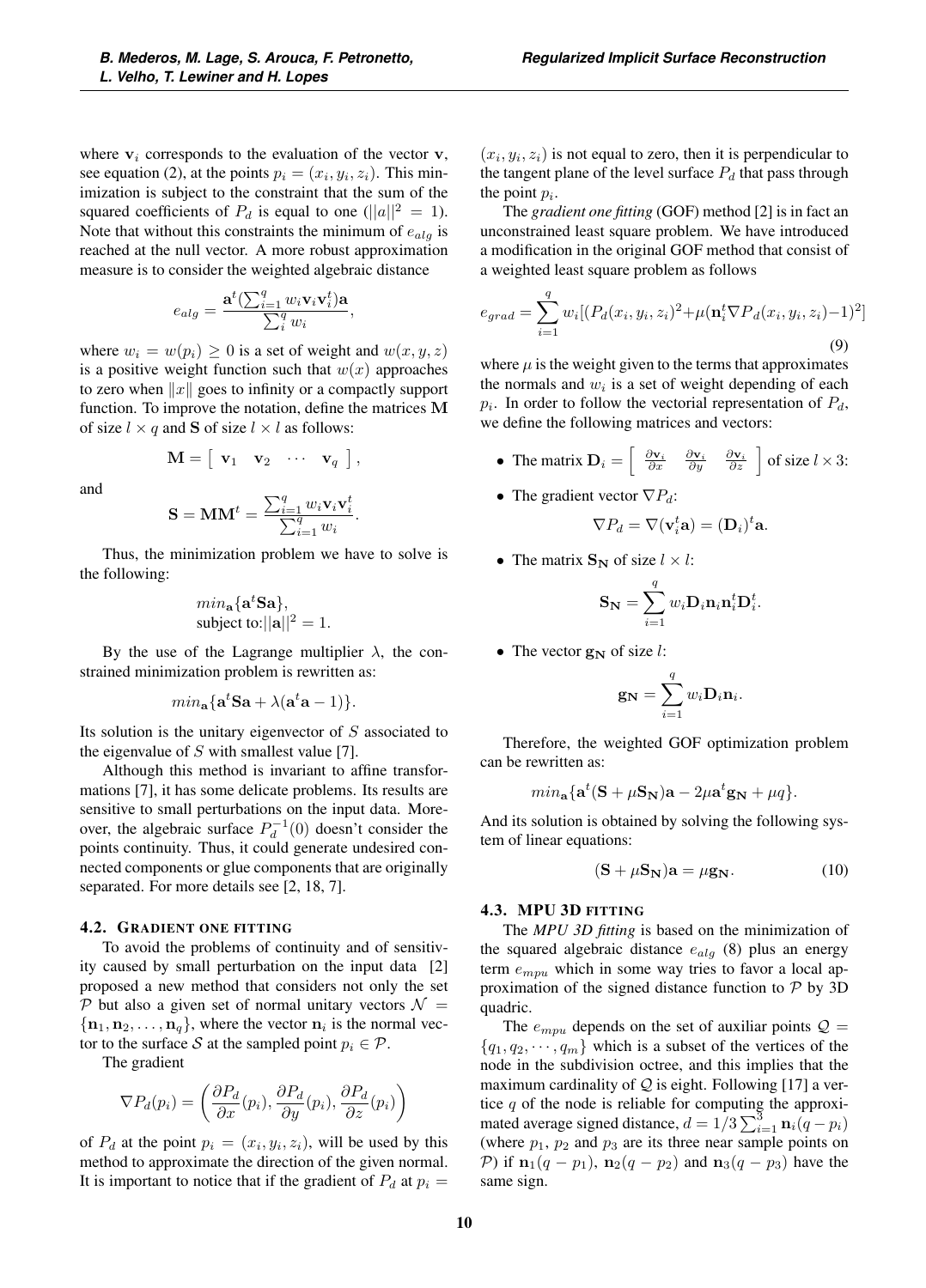Then the energy  $e_{m n u}$  is defined as

$$
e_{mpu} = \frac{1}{m} \sum_{q_j \in \mathcal{Q}} (P_d(q_j) - d_j)^2, \tag{11}
$$

where  $d_i$  is the approximated average signed distance of  $q_j$  to P. The combination of  $e_{mpu}$  with GOF is a good way to determine local shape approximation which takes advantage of the benefits of (9) and (11)

$$
e = e_{grad} + e_{mpu}.
$$
 (12)

The minimization of (12) conduces to the following linear optimization problem

$$
min_{\mathbf{a}}\{\mathbf{a}^t(\mathbf{S}+\mu\mathbf{S}_{\mathbf{N}}+\mu_1\mathbf{S}_{\mathbf{MPU}})\mathbf{a}-2\mathbf{a}^t(\mu\mathbf{g}_{\mathbf{N}}+\mu_1\mathbf{g}_{\mathbf{MPU}})\},\tag{13}
$$

where **<sup>S</sup>MPU** and **<sup>g</sup>MPU** are defined as follows:

$$
\mathbf{S}_{\mathbf{MPU}} = \sum_{q_j \in \mathcal{Q}} \mathbf{v}_{q_j} \mathbf{v}_{q_j}^t \tag{14}
$$

and

$$
\mathbf{g}_{\mathbf{MPU}} = \sum_{q_j \in \mathcal{Q}} d_j \mathbf{v}_{q_j}.
$$
 (15)

The minimization problem (13) conduces to the following linear system

$$
(\mathbf{S} + \mu \mathbf{S_N} + \mu_1 \mathbf{S_{MPU}})\mathbf{a} = \mu \mathbf{g_N} + \mu_1 \mathbf{g_{MPU}}.
$$
 (16)

#### 4.4. RIDGE REGRESSION

When the matrix  $\bar{S} = S + \mu S_N + \mu_1 S_{MPU}$  doesn't have a maximal rank or is ill conditioned then the technique called *ridge regression* (RR) can be used. Statisticians use it frequently to remove the collinearity of the input data. The first proposal to obtain algebraic surfaces that fits better was done by Tasdizen et al. in [18]. The RR technique basically modifies the optimization problem of the *gradient one fitting* method by adding a new term:

$$
min_{\mathbf{a}} {\mathbf{a}}^t \bar{\mathbf{S}} \mathbf{a} - 2\mu \mathbf{a}^t \mathbf{g_N} - 2\mu_1 \mathbf{a}^t \mathbf{g_{MPU}} + \mu q + \kappa \mathbf{a}^t \Delta \mathbf{a} \},
$$

where  $\Delta$  is a diagonal matrix of size  $l \times l$  and the real constant  $\kappa$  determines the weight given to the new term. The minimization problem solution is obtained by solving the following system of linear equations:

$$
(\bar{\mathbf{S}} + \kappa \mathbf{\Delta})\mathbf{a} = \mu \mathbf{g}_{\mathbf{N}} + \mu_1 \mathbf{g}_{\mathbf{MPU}}
$$

#### 5. PROPOSED RECONSTRUCTION SCHEME

We propose in this section a new method for implicit surface fitting. It combines the MPU scheme and the *gradient fitting one* and *ridge regression* methods to improve the implicit surface approximation.

Data input. Our algorithm considers as input data a set of q points  $P$ , and a set of the corresponding q unitary normal vectors  $N$ .

We are assuming that the points of  $P$  have been translated in such a way that the center of mass is the origin of the coordinate system, and also that they have been scaled in such a way that all points are contained in the square  $\Xi = [-1, 1]^3$ . Such square  $\Xi$  is the starting region for the hierarchical adaptive space subdivision guided by the use of an *octree* data structure.

Support regions. We use the same *octree* support region scheme of the MPU method. The support region for each node *i* is the disk of radius  $r_i = \alpha d_i$  centered at  $c_i$ .

Local approximations. In our method, we adopt the *mpu 3d fitting*, *gradient one fitting* and *ridge regression* techniques to obtain the coefficients of a degree d algebraic function  $P_{di}$  for the local approximation at the node  $i$ . The local approximation is only computed when the node contains sample points on its support region. To do this task, we consider the set of points  $P_i$  =  $\{p_{j_1}, \dots, p_{j_{q_i}}\} \subset \mathcal{P}$  that are on the support region of the node  $i$ , in case that we have enough points (a number bigger than  $N_{min} = 15$ ), otherwise we grow the support region until we get a minimum number of points. To run the RR method, we have also to equip each point of  $P_i$ with its unitary normal vectors. Thus, using the same indexes of these vectors we construct the sets  $\mathcal{N}_i \subset \mathcal{N}$  for each node i.

To determine the local approximation to the shape of the surface on the node  $i$  we take a similar strategy to the MPU algorithm, i.e, two types of local approximations are computed: 1) a 3D quadric, 2) a bivariate quadratic polynomial in local coordinates. The first is used to approximate parts of the surface composed of more than one surface sheet and the second to approximate a local smooth patch. To determine which of these kinds of approximation we will compute we apply the same method proposed in [17] which roughly speaking is based on computing an average normal direction on  $\mathcal{N}_i$ , if the maximum deviation of the normals to the average normal  $n_{ave}$  is bigger than  $\pi/2$  then we compute 1) otherwise we compute 2), for more detail, see [17].

In the first case the coefficient of 3D quadric are determined minimizing the objective function:

$$
\mathbf{a}^t (\mathbf{S_i} \!+\! \mu \mathbf{S_{N,i}} \!+\! \mu_1 \mathbf{S_{MPU,i}} \!+\! \kappa I) \mathbf{a} \!-\! 2 \mathbf{a}^t (\mu \mathbf{g_{N,i}} \!+\! \mu_1 \mathbf{g_{MPU,i}})
$$

where the matrices  $S_i$ ,  $S_{N,i}$ ,  $S_{MPU,i}$  and the vectors  $g_{N,i}$ ,  $g_{MPU,i}$  are computed for the node i using the expressions presented in Section 4. However, we consider as input for this computation the sets  $P_i$  and  $\mathcal{N}_i$ . The solution to the minimization problem is obtained by solving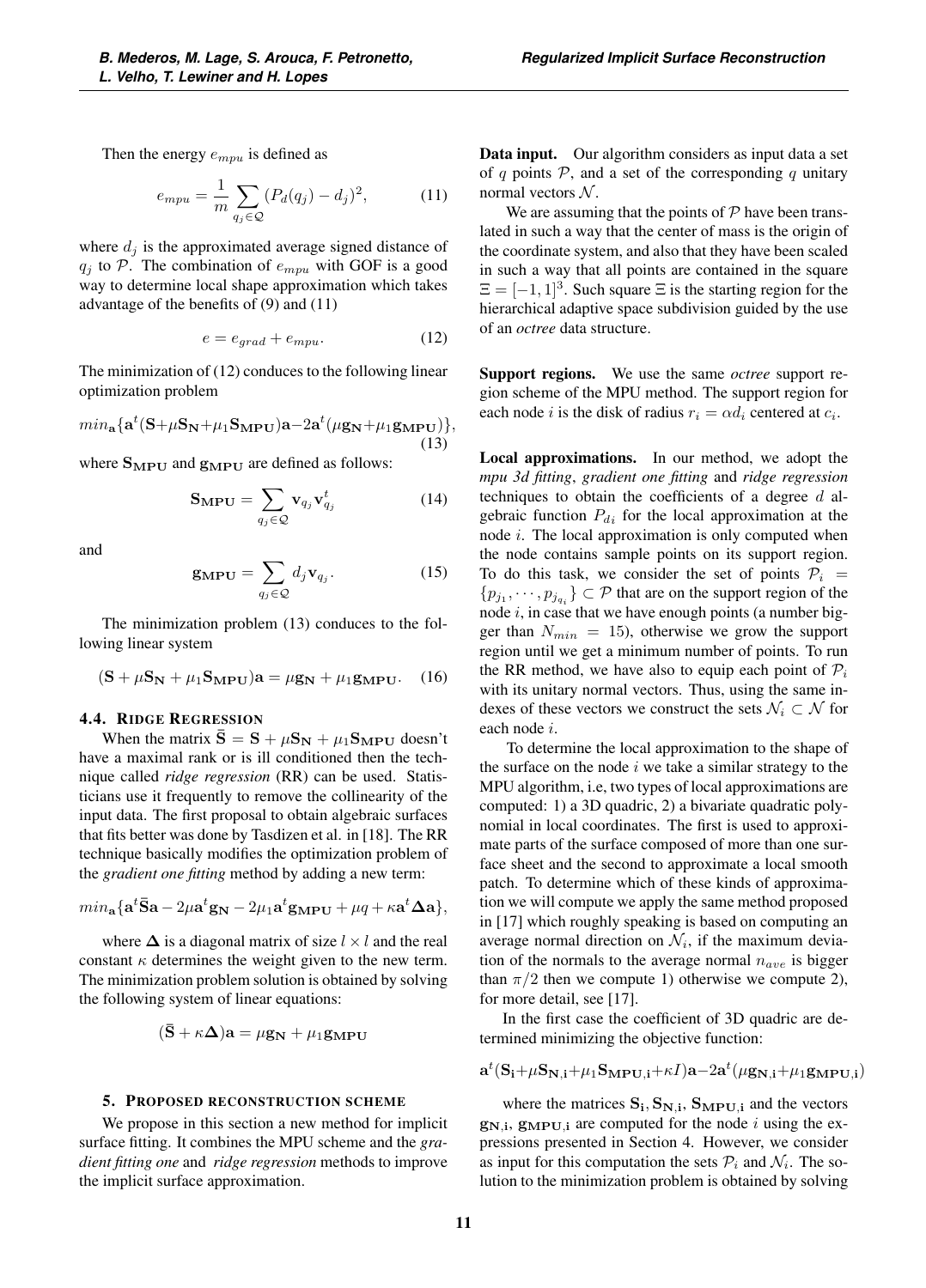the following system of linear equations:

$$
(\mathbf{S_i}+\mu\mathbf{S_{N,i}}+\mu_1\mathbf{S_{MPU,i}}+\kappa I)\mathbf{a}=\mu\mathbf{g_{N,i}}+\mu_1\mathbf{g_{MPU,i}}
$$

In the second case a bivariate quadratic polynomial is determined with the domain being the plane  $\Pi_i$  orthogonal to  $n_{ave}$  passing through the centroid of the points in  $P_i$  minimizing

$$
\sum_{p_j \in \mathcal{P}_i} w_j [(\tilde{P}_d(\tilde{x}_j, \tilde{y}_j) - \tilde{z}_j)^2 + \mu (n_j^t \tilde{n}_j - 1)^2]
$$
 (17)

where

$$
\tilde{n}_j=(1,0,\frac{\partial P_d(\tilde{x}_j,\tilde{y}_j)}{\partial x})\times (0,1,\frac{\partial P_d(\tilde{x}_j,\tilde{y}_j)}{\partial y})
$$

and  $(\tilde{x}_j, \tilde{y}_j, \tilde{z}_j)$  are the coordinates of the points  $p_j \in \mathcal{P}_i$ in an orthogonal system of coordinates  $(u, v, n_{ave})$  where  $u, v$  is an orthogonal base in the plane  $\Pi_i$ .  $P_d(x, y)$  is a bivariate polynomial of degree  $d$ , the minimization of (17) conduces to solving a  $2 \times 2$  linear system of the same type of (10).

Octree construction. The *octree* is built using a recursive procedure, whose refinement criteria is the local approximation error. Consider a tolerance  $\epsilon$  for the local error. The condition that determines whether node i of the *octree* at level  $l_i$  should be refined is the following boolean expression:

$$
(e_i \geq \varepsilon) \text{ and } (l_i < l_{max}) \text{ and } (q_i > N_{min}),
$$

where the local approximation error  $e_i$  at node i is the widely known Taubin error metric and also the mean squared algebraic distances from the points  $P_i$  to the obtained surface has been considered. It seems that the Taubin error metric produces good result in less time.

Parameters of the method. In conclusion, the parameters of the method are the following:

- $d \in \mathbb{N}$ : degree of the algebraic surface.
- $l_{max} \in \mathbb{N}$ : maximum level for the *octree*
- $\alpha \in \mathbb{R}$ : constant that multiplies the diagonal size of the node to obtain the radius of the support disk.
- $\mu \in \mathbb{R}$ : weight given to the GOF term on the objective function.
- $\mu_1 \in \mathbb{R}$ : weight given to the MPU term on the objective function.
- $\kappa \in \mathbb{R}$ : weight given to the ridge regression additional term on the objective function.
- $\epsilon \in \mathbb{R}$ : threshold value for the refinement condition controlled by the local approximation error.

Notice that with this set of parameters we can unify several methods presented in this paper. For example: if we want to run the original GOF method we have to assign  $l_{max} = 0$  and  $\kappa = 0$ ; if we want the original RR method we have only to assign  $l_{max} = 0$ .

Global approximation and function evaluation. We have supposed that the surface can be written as  $S =$  $f^{-1}(0)$  for some function  $f : \mathbb{R}^3 \to \mathbb{R}$ . Thus, by the use of the partition of unity equation (7) we can obtain a function  $F : \mathbb{R}^3 \to \mathbb{R}$  that globally approximates f:

$$
f(x, y, z) \approx F(x, y, z) = \sum_{i=1}^{n_l} \varphi_i(x, y) P_{di}(x, y).
$$



Figure 1. Bunny model, with parameters  $l_{max} = 30$ ,  $\mu = 0.01$ ,  $\mu_1 = 1.0, \epsilon = 0.0005$  and  $\kappa = 0.0$ .

## 6. RESULTS

Our method has been tested with several sparse data sets, Figures 1, 3 and 4 show the reconstruction of the points sets sampled from the bunny, knot and armadillo surface respectively using our method. In all these examples the ridge regression parameter have been fixed to  $\kappa = 0.0$ . The surfaces were tiled using an implementation of Topological Marching Cubes [9]. The time involved is very similar to the original MPU [17]: within  $1\%$  for the optimization, and identical for the evaluation. The typical parameters of our method are  $\mu_1 = 1.0, \mu = 0.01, \kappa =$  $0.001, l_{max} \in [20, 30], \epsilon \in [0.0005, 0.005]$  and  $\alpha = 0.75$ .

In Figure 2 in the left we have the result of our implementation of the MPU algorithm on the dragon data set in which we can see a small connected component and some artifacts on the model surface, the right picture shows the results of our method (MPU + *gradient one fitting* + *ridge regression* ) we gain more numerical stabillity and we are able to remove the spurious small connected component and some of these artifacts. We tested the algorithm on this data set for different values of  $\kappa$  ranges from 0.005,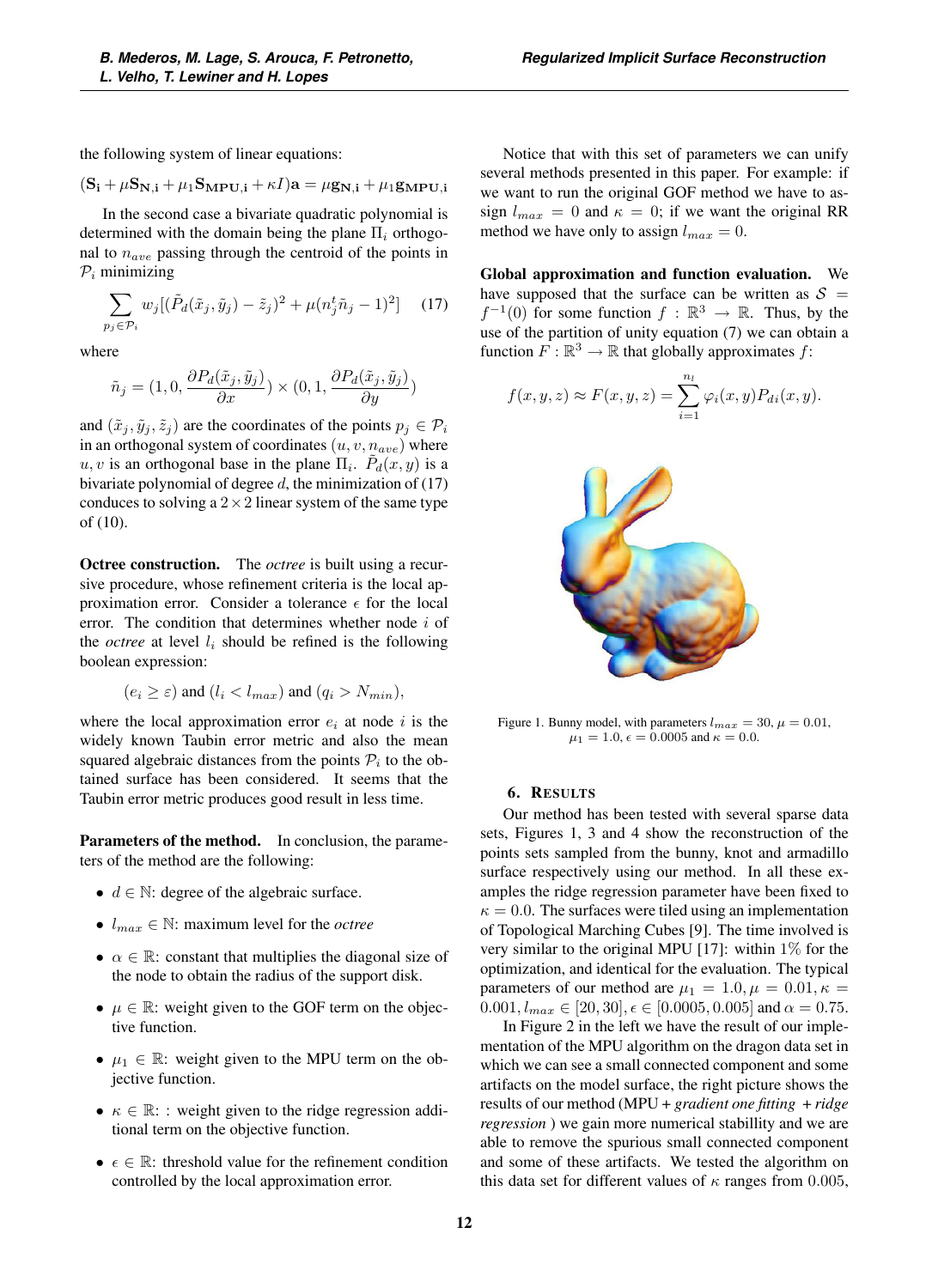

Figure 2. Dragon model: (left) result of the MPU algorithm which corresponds to our method for parameters  $l_{max} = 30$ ,  $\mu = 0.0$ ,  $\mu_1 = 1.0$ ,  $\epsilon = 0.0005$  and  $\kappa = 0.0$ . (right) result for parameters  $l_{max} = 30$ ,  $\mu = 0.01$ ,  $\mu_1 = 1.0$ ,  $\epsilon = 0.0005$  and  $\kappa = 0.001$ : small artifacts are removed

0.001, 0.0005, 0.0002 and for these values we were able to remove this small connected component and some of these artifacts, for  $\kappa = 0.0001$  a small spurious component appear on the reconstructed surface. The use of ridge regression is necessary to remove the artifacts and the connected component a combination of (MPU + *gradient one fitting*) is not enough to get a good result.

The effect of gradient one fitting is illustrated on the squirrel model (Figure 5), with incomplete point cloud, similarly to the usual output of laser scanner: the whole bottom part and details of the eyes and on the top are missing. Subfigures c and e show the results of the only MPU method. Observe that, due to the big hole on the head, the MPU alone generated a bump and also inaccuracy on the right eye. The combination of the MPU with gradient one fitting (Subfigures d and f) is able to reconstruct the model without bump on the head and has a greater accuracy on the eyes. In this example the use of the ridge regression does not significantly alter the results with gradient one fitting. In general, the use of the gradient one fitting can be useful in the presence of small holes since it uses the neighboring normals.

#### 7. CONCLUSIONS AND FUTURE WORKS

We proposed a new method that combines two powerful techniques: the *weighted gradient one fitting* + *ridge regression* and the *multilevel partition of unity*. On one side, the *ridge regression* method has been considered by the pattern analysis community as one that gives a better fitting, since it tries to have a correct topology on the surface reconstruction. However, when the surface has a complex shape it is necessary to elevate the degree of the algebraic surface to get a good result. On the other side, the *multilevel partition of unity* is an implicit method that is now one of the most important reconstruction techniques. In order to compute local approximations, it uses a complicate objective function. Thus, our surface reconstruction scheme not only takes the advantage of these two well recognized methods, but also unifies those methods in a simple setting.

We plan to continue this work in several directions: one possible direction is to determine an approximated tangent plane  $T$  to the samples on the node of the tree and over this plane we consider the surface as a height field and determine a bivariate local approximation  $Q(x, y)$ :  $T \to \mathbb{R}$ . Also over T we can consider better approximations like for example using wavelets method in order to be able to faithfully reproduce the oscillations and details (texture) on each region.



Figure 3. Knot model, with parameters  $l_{max} = 30$ ,  $\mu = 0.01$ ,  $\mu_1 = 1.0, \epsilon = 0.0005$  and  $\kappa = 0.0$ .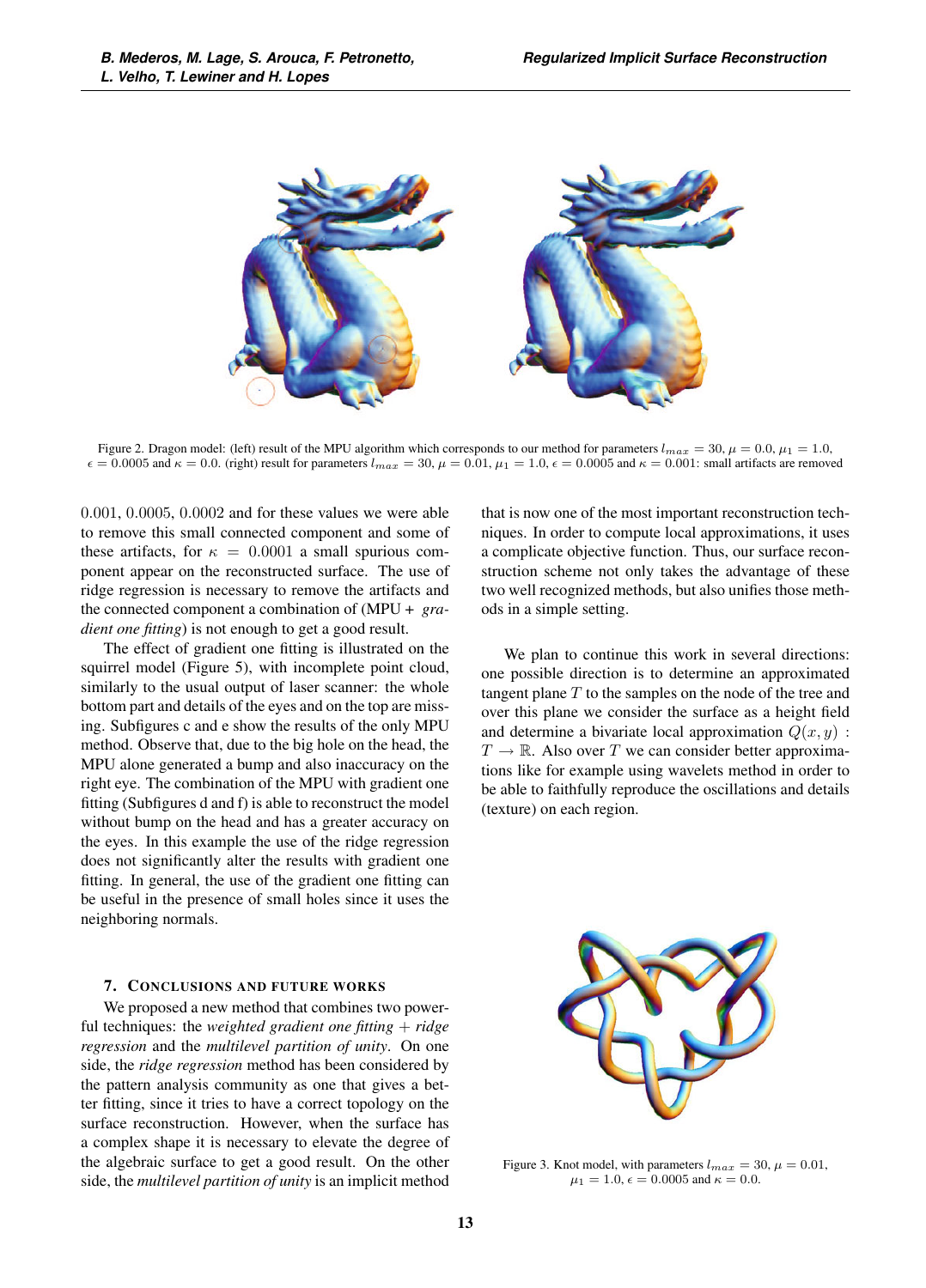

Figure 5. Squirrel model. Figures a) and b) show the Squirrel point cloud, notice the holes on the top and the front, also there are small holes in the eyes. Pictures c) show the results of the MPU method  $l_{max} = 20$ ,  $\mu = 0.0$ ,  $\mu_1 = 1.0$  and  $\epsilon = 0.005$  and picture d) shows the conbination of the MPU and gradient one fitting with parameters  $(l_{max} = 20, \mu = 0.01, \mu_1 = 1.0$  and  $\epsilon = 0.005$ ) respectivetly. Pictures e) and f) show the results of pictures c) and d) from some inclination angle



Figure 4. Armadillo model, with parameters were  $l_{max} = 25$ ,  $\mu = 0.01, \mu_1 = 1.0, \epsilon = 0.0005$  and  $\kappa = 0.0$ .

## **ACKNOWLEDGMENTS**

This work was partly supported by the Brazilian Ministry of Science and Technology (MCT/CNPq Universal 02/2006), and the State of Rio de Janeiro (FAPERJ Primeiros projetos 2004).

## **REFERENCES**

- [1] I. Babuska and J. Melenk. The partition of unity method. *International Journal of Numerical Methods in Engineering*, 40:727–758, 1997.
- [2] M. M. Blane, Z. Lei, H. Çivi, and D. Cooper. The 3L algorithm for fitting implicit polynomial curves and surfaces to data. *Transactions on Pattern Analalysis and Machine Intelligence*, 22(3):298–313, 2000.
- [3] Y.-L. Chen and S.-H. Lai. A partition-of-unity based algorithm for implicit surface reconstruction using belief propagation. In *Shape Modeling and Applications*, pages 147–155. IEEE, 2007.
- [4] R. Franke and G. Nielson. Smooth interpolation of large sets of scattered data. *International Journal of Numerical Methods in Engineering*, 15:1691–1704, 1980.